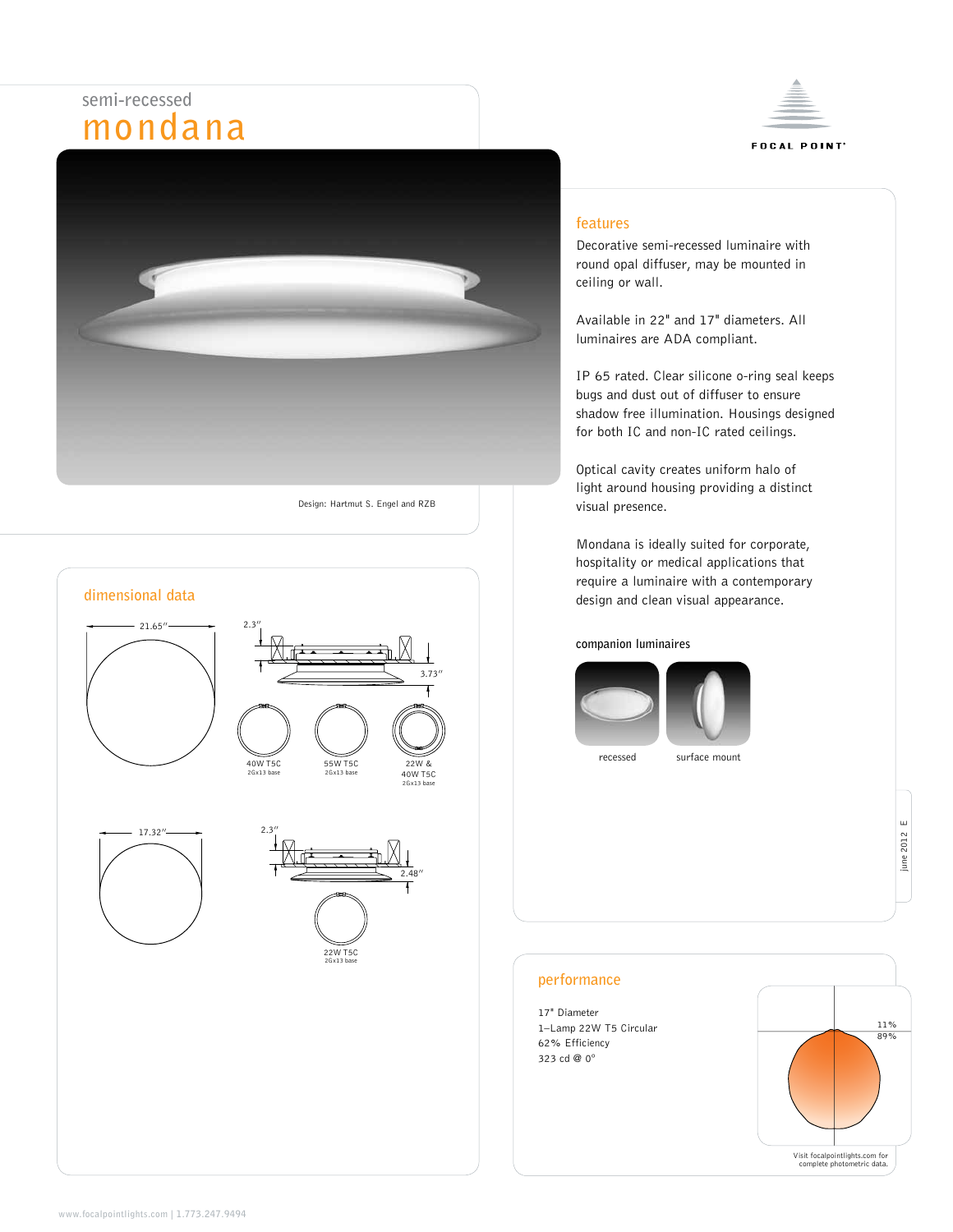

**project:** 



# **specifications**

#### **construction**

Molded plastic inner housing. One-piece 18 Ga. spun steel outer housing. Lamps are shielded by opal white, screw-on molded plastic diffuser with clear silicone o-ring seal. Lamp and ballast are mounted to 20 Ga. reflector. IP 65 rated. All luminaires are provided with 18 Ga. galvanized steel rough-in frame. 22" Dia. Weight: 15 lbs

17" Dia. Weight: 12 lbs

#### **optic**

One-piece 20 Ga. steel reflectors finished in Matte Satin White powder coat.

# **electrical**

Electronic ballasts are thermally protected and have a Class "P" rating. UL and cUL listed for insulated and non insulated ceiling types. Requires 1/2" trade size conduit with lock nut style connector, snap-in connectors are not compatible.



# **finish**

Plastic inner housing molded in matte white finish. Outer steel housing finished in Matte Satin White.

| iinaire series  |             | FMN |
|-----------------|-------------|-----|
| Mondana         | FMN         |     |
| mounting        |             | SR  |
| Semi-Recessed   | SR          |     |
| nominal size    |             |     |
| 22" diameter    | 22          |     |
| (ADA compliant) |             |     |
| 17" diameter    | 17          |     |
| (ADA compliant) |             |     |
| lamping         |             |     |
| 22" Diameter    |             |     |
| W T5 Circular   | FC40        |     |
| N T5 Circular   | <b>FC55</b> |     |
| W T5 Circular   | FC2240      |     |
| 17" Diameter    |             |     |
| W T5 Circular   | <b>FC22</b> |     |
| voltage         |             |     |
| 120 Volt        | 120         |     |
| 277 Volt        | 277         |     |
| 347 Volt        | 347         |     |
| ballast         |             | S   |
| rt <10% THD     | S           |     |
| ctory options   |             |     |
| Fusing          | FU          |     |
| 9 3000K Lamp    | L830        |     |
| 9 3500K Lamp    | L835        |     |
| 94100K Lamp     | L841        |     |
| finish          |             | WН  |
| White Housing   | WH          |     |

**ordering**

**factory options** Fusing

Include 3000K Lamp Include 3500K Lamp Include 4100K Lamp

Matte White Housing

One Lamp 40W T5 Circular One Lamp 55W T5 Circular (1) 22W & (1) 40W T5 Circular

One Lamp 22W T5 Circular

Electronic Program Start <10% THD

**luminaire series** Mondana  $m$ ounting Semi-Recessed **nominal size** 22" diameter (ADA compliant)